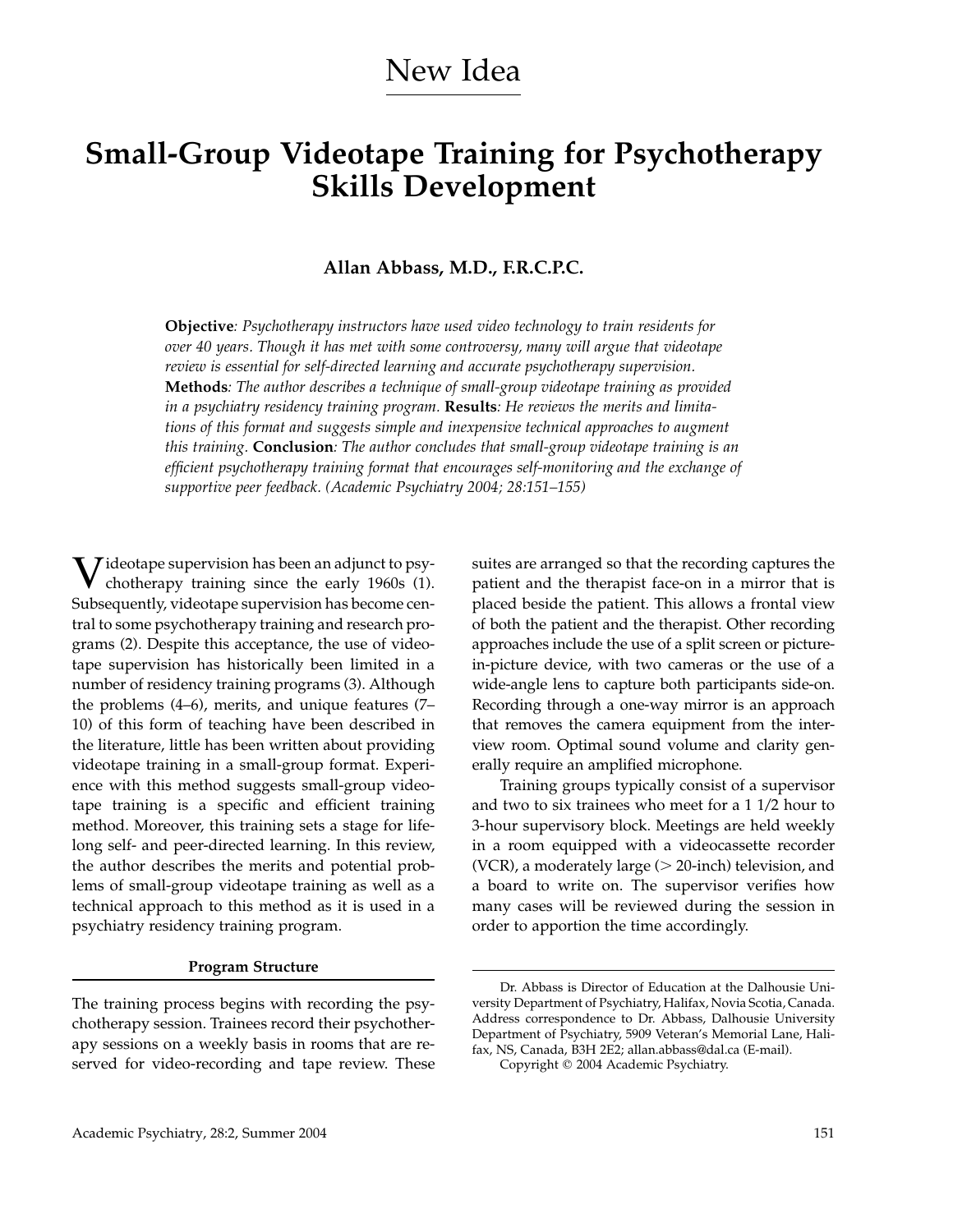# **Process of Small-Group Videotape Training Sessions**

### *Supervisee Preparation*

The trainees are expected to adequately prepare for the group training session. They should preview the session videotape, note important segments of the tape, and attempt to self-supervise. Trainees are encouraged to specifically note the state of therapeutic alliance, selection of focus, adherence to focus, nature of interventions, timing of interventions, and the emotional signals in the patient. Trainees should then arrive prepared to present their material and, in some ways, to function as a co-supervisor of the tape.

## *Tape Review*

Supervision starts with the viewing of the very first moment of contact. As trainees and supervisors have often noted, the first few minutes frequently dictate how the whole session is likely to progress. The patient has presented "where they are" at that time, and the therapist's job is to respond to this in accordance with the therapy model being used. One may continue playing the tape or fast-forward to a later segment of the session. In general, 25 to 30 minutes into the session will mark a peak of focus and emotional mobilization, thus a good place to observe and comment on the process. The trainee may suggest a specific segment to review. Two longer segments are usually adequate to form a reasonable impression of the session. Optimally, each trainee has at least 30 minutes to show a videotape and discuss his or her case.

#### *Role of Supervisee While Showing Tape*

At the end of each segment, the supervisor may elicit comments from the trainee regarding the trainee's view of relevant theoretical and technical issues. This is an opportunity for the trainees to supervise themselves in a supportive setting.

Overall, the supervisor's task is to monitor the therapy process and patient/therapist capacities to work within a given model. Feedback should first address the therapist's functioning within a particular treatment model. Thereafter, feedback may include a brief review of a theoretical point such as a core principle of the specific psychotherapy model being used.

#### *Role of Other Trainees*

Co-trainees are expected to observe both the presented videotape and the supervisory process. They may offer comments or questions in a supportive manner and at times in a constructively challenging way. Co-trainees are often seen encouraging their colleagues to stay focused on the therapeutic task. They will often share one of their own parallel learning experiences with the supervisee on the "hot seat."

## **Adjunctive Procedures**

### *Concurrent Seminars*

This weekly training session may be complemented by a seminar on the psychotherapy model being used. This is an opportunity for trainees to see the supervisor's videotapes and to learn relevant theoretical aspects in an interactive fashion. The supervisor should provide a broad range of videotapes that illustrate various technical aspects of the therapy being studied. Additionally, the supervisor should be comfortable showing and describing incidents in which therapist-related problems interrupted the treatment relationship (7). This seminar may be the most appropriate setting for examining technical and theoretical problems experienced by the training group.

# *Large-Group Observation of Small-Group Videotape Training*

Trainees who are not yet treating patients may observe the supervision group, and thus may also benefit from this open supervisory model. Trainees who are not yet comfortable recording their sessions can use this process as an intermediate step to becoming an active participant.

# **Special Issues and Drawbacks Using Small-Group Videotape Training**

Video equipment and technical support are expenses the training program must assume. In the 1960s when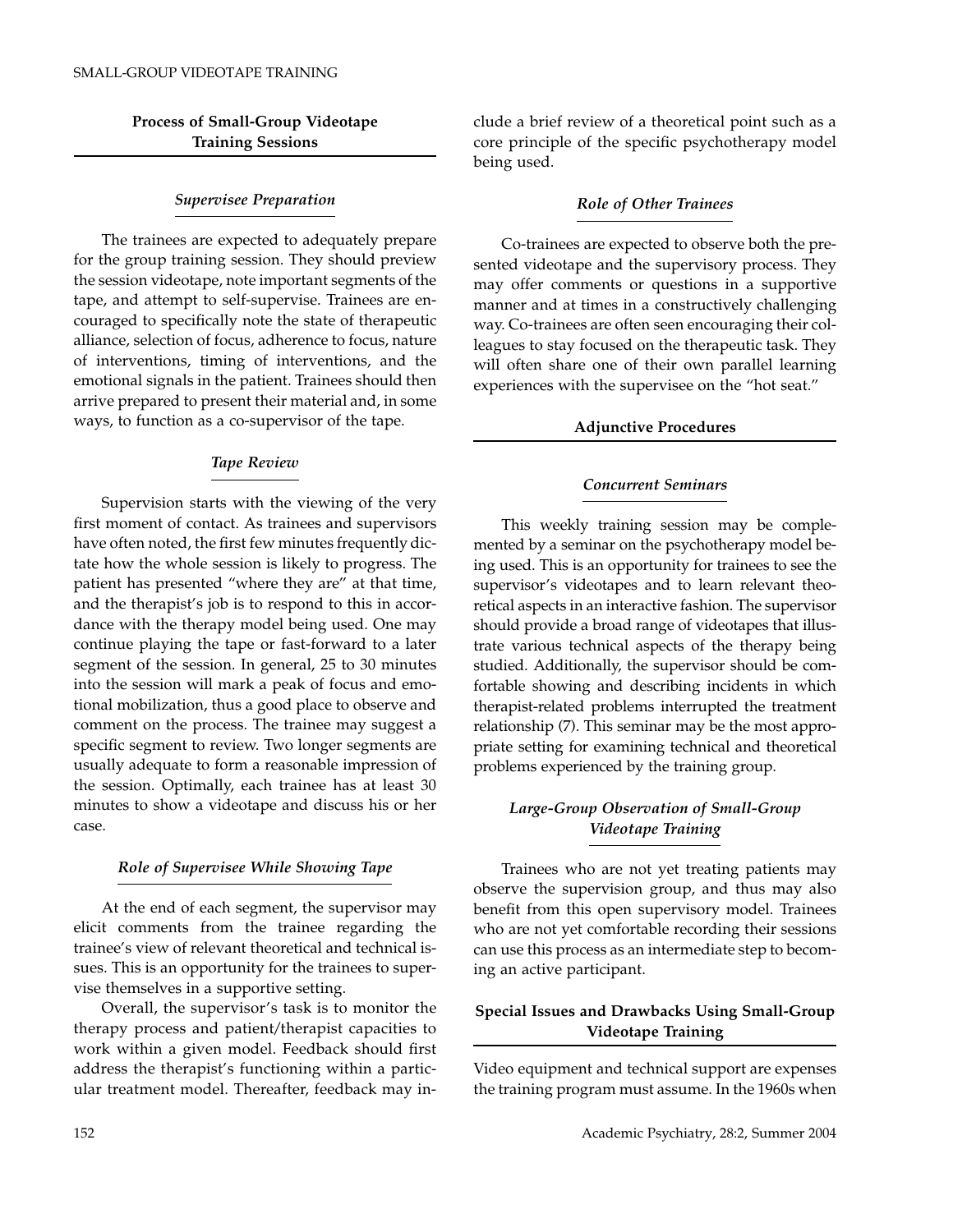basic equipment could cost in excess of \$20,000, video equipment and playback equipment were significant restrictives. With recent price reductions, the same technology, including a reasonable quality video cassette recorder (VCR), 20-inch monitor, and camcorder, could be purchased for as little as \$1,000 (Canadian dollars) today.

There is potential for patients to refuse treatment that involves video-recording. This would more likely be the case for highly anxious patients (patients with paranoid ideation or patients who are public figures). In practice, the rate of refusal is very low, especially when one explains that the purpose is to directly and indirectly improve treatments provided.

While anxiety is normal in the process of recording and showing one's work, some trainees may experience extreme anxiety. Introductory teaching, which includes showing the supervisor's videotapes, may desensitize and prepare trainees for recording and showing their own tapes. Experience shows that persistence with recording and self-review generally results in improved tolerance of the process over the course of 6 to 12 months. For the more anxious trainee, the ability to self-review coupled with the support of a small group may make small-group videotape training a learning model of choice.

Extremely anxious patients may be unable to tolerate being video-recorded. These patients usually have such low anxiety tolerance that treatment techniques may need to be modified significantly in order to accommodate them. Recording a session may be considered a relative contraindication in patients with active psychosis, regardless of the treatment provided.

Video-recording, as with any other form of medical intervention, should be done in consideration of patient-physician confidentiality. Therapists should become knowledgeable of local or regional policy regarding patients' rights. A precise consent form written in layman's terms should be developed. This form should incorporate how confidentiality will be protected, where and how long tapes will be stored, who will see the tapes, whether or not the patient has access to the tapes, and who owns the tapes. In the form it should be clear that treatment will not be withheld if a patient is unwilling to be recorded at any time.

#### **Benefits of Small-Group Videotape Training**

#### *Benefits of Video Recording*

The benefits of small-group videotape training substantially outweigh the costs. These benefits include the positive effects of video recording and the advantages of a small group as a learning vehicle.

Video-recording eliminates the need to take notes during the session, and it permits a full focus on the patient. This focus may facilitate the initial rapport and ongoing working alliance. Complete notes may be written during postsession tape review.

Therapist self-observation and self-awareness are enabled by having one's own videotape to review. Seeing oneself on tape allows a more "objective" period of self-observation, free of any in-session pressure and distraction. This allows trainees to "selfsupervise" while anticipating feedback from the supervisor and the group. Thus, tape review allows self-monitoring and self-supervision skills acquisition that may facilitate ongoing professional growth and development.

Direct observation of the patient's appearance and behavior is possible with videotape of the session. As a specific example, the tape may indicate the degree and manifestations of emotional states in the patient. The trainee and supervisor may then focus on these specific patient cues to inform the therapist's response.

Specific, observable therapist behaviors may likewise be directly viewed. This allows a supervisory focus on therapist activities that, for example, include selection of focus, maintenance of focus, efforts to engage the patient, efforts to maintain the therapeutic alliance, and adherence to a specific therapeutic technique. Many psychotherapy schools have specific treatment manuals with adherence guidelines. Insession videotape may reveal the degree to which the therapist uses these specific interventions.

Videotapes are excellent means to assess treatment outcome. Specific changes may be observed when comparing pretherapy to posttherapy videotape segments. Often, these changes are not reflected in one's notes or patient self-reports. This review is the process by which therapeutic techniques may be developed, researched, and fine-tuned by both therapists and researchers (2).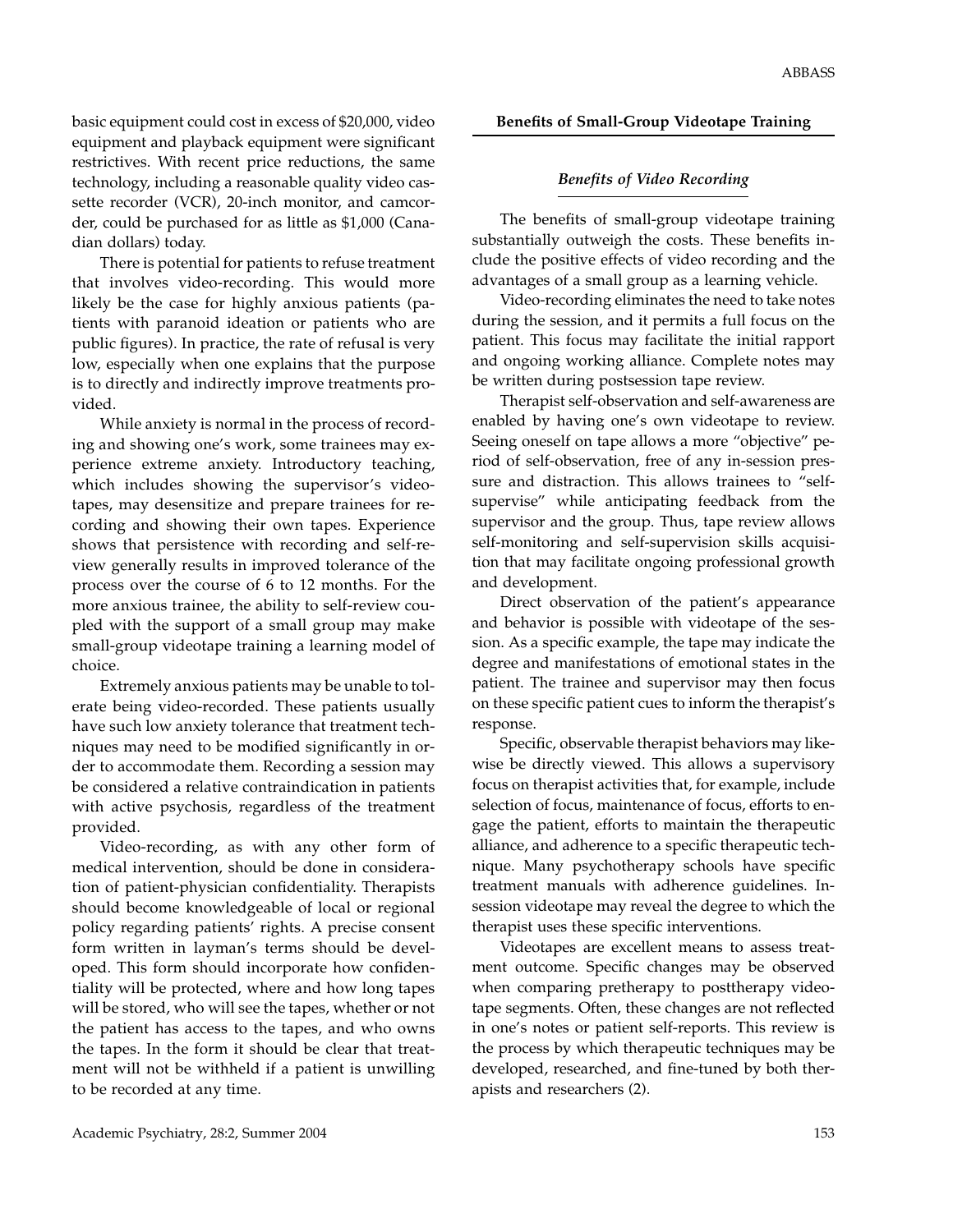Videotapes may also be used to evaluate trainees' acquisition of skills. With the use of standardized adherence criteria, tapes could be reviewed blindly to demonstrate change in therapist behaviors over the course of training. Hence, videotaping is a vehicle for research in psychotherapy education.

#### *Benefits Related to Using a Group Format*

Having several trainees in the same session effectively multiplies the amount of teaching that may be provided to each participant. This becomes critical in our current climate of decreased resources to provide supervision (11). For example, instead of supervisors meeting four residents for 1 hour each, they may meet four residents for 2 hours total, thereby decreasing the amount of time taken by one-half and doubling the amount of teaching for the residents.

In the group format, trainees are able to see and follow the cases of other participants. This allows exposure to a broader range of patients than they otherwise could see. This is especially important in residency training programs where there is limited time allotted for psychotherapy cases and supervision.

Although the focus of the training group is not group therapy, many of the benefits of a group process may provide an excellent learning and growth opportunity (12). Included among these "therapeutic elements" are cohesion, support, universality, reality testing, modeling, and group learning.

Training programs are often criticized for not providing education in how to teach and supervise. The group format allows a unique opportunity for trainees to directly observe a supervisory process. In conjunction with their own supervisory component, they may learn firsthand some of the basic elements of psychotherapy supervision.

The group format also allows group members to provide feedback to one another. As noted, this tends to occur later in the supervision process. Experience shows that this feedback is increasingly insightful as time goes on. Eventually, it also becomes supportively challenging. Nonsupportive intervention by a trainee has rarely been observed in this format.

Small-group videotape training helps trainees become accustomed to openly discussing their work, as they become comfortable giving and receiving feedback in a respectful and supportive way. Hence, they become at ease with peer-based learning as a vehicle for lifelong personal and professional growth.

#### **Program Evaluation**

Trainee evaluations, results of pre- posttests, and other indirect measures suggest that the group format is both valued and effective.

Trainees provide written feedback to the supervisor every 3 months. This training has been rated highly, averaging 4.9 out of a possible rating of 5 over the past 5 years. Written comments frequently describe the training as challenging but highly beneficial to learning. Three-quarters of the residents in the program seek this elective training experience in their senior years.

In the short-term dynamic psychotherapy training group, trainees complete a 20-question multiple choice questionnaire prior to and after 6-month training blocks to assess knowledge acquisition. Thus far,  $(N=26)$  there is over 2 standard deviation (7.5 points out of 20) improvement before and after 6 months of training. The past 16 courses have been highly evaluated by trainees, with an average global rating of 4.6 out of 5.

Patient self-reported outcomes offer indirect measures of the program's effectiveness. In the shortterm dynamic psychotherapy training group, beforeand after-therapy measures are currently used routinely. With an N of 56 completed therapy courses, the mean global symptom score (13) improved from the abnormal to normal range, with a two-tailed t test, p-.001. The global interpersonal problem rating (14) improved nearly to the normal range with a nonsignificant p value of 0.10.

Another indirect measure of the success of this training method is the honorable recognition it has received. Three of the past four Residents Association "Teachers of the Year" were teachers using this format, and the 2001 Canadian Psychiatric Association Chairs of Psychiatry Award for excellence in education was established as a result of the program.

## **CONCLUSION**

The author has described an approach to psychotherapy supervision in which a group of trainees record and show their actual interview materials on a weekly basis. Although the model poses some poten-